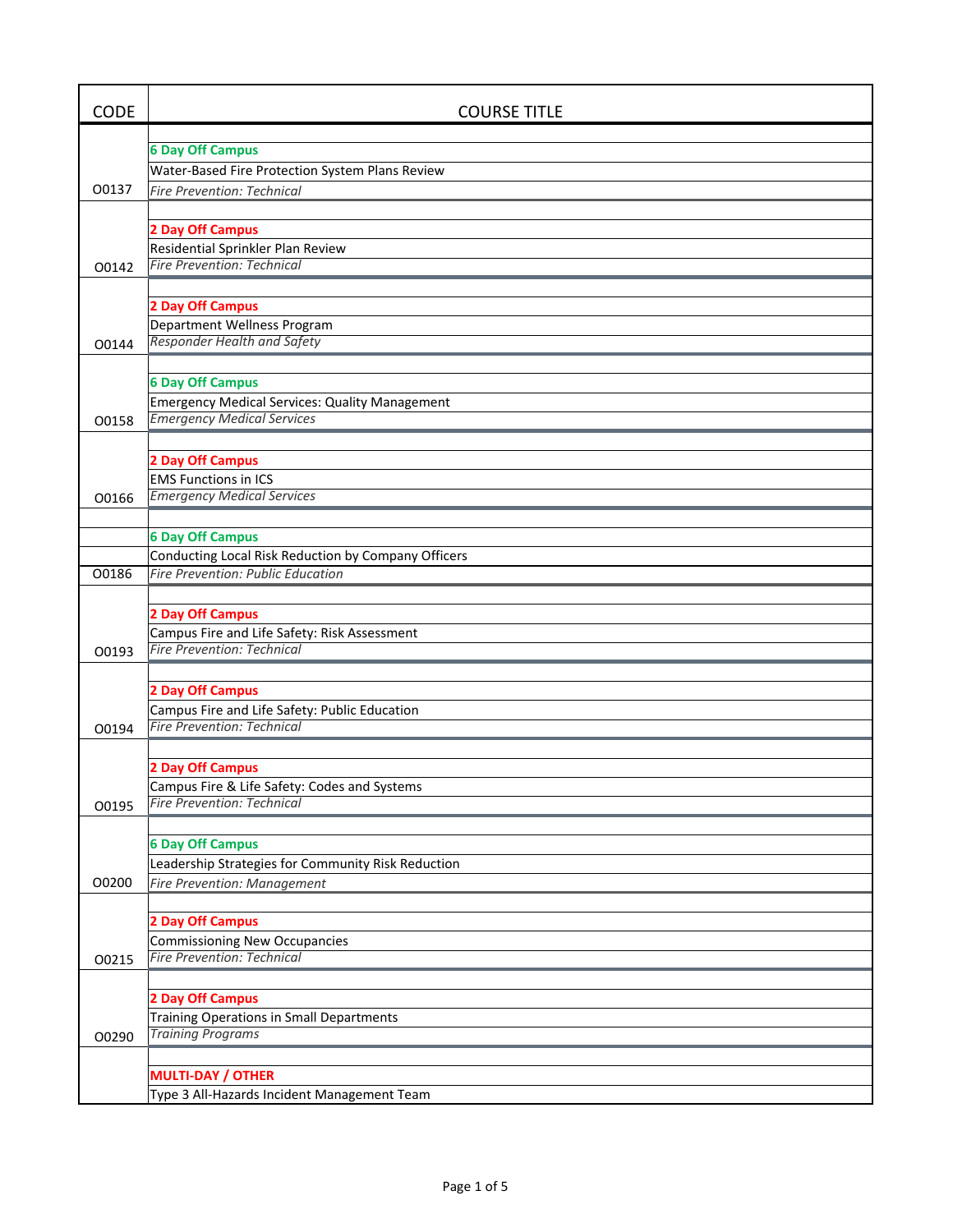| <b>CODE</b> | <b>COURSE TITLE</b>                                                                        |
|-------------|--------------------------------------------------------------------------------------------|
| 00305       | All Hazards Incident Management Team                                                       |
|             |                                                                                            |
|             | <b>2 Day Off Campus</b>                                                                    |
|             | Incident Command for Highrise Operations                                                   |
| 00321       | <b>Incident Management</b>                                                                 |
|             |                                                                                            |
|             | <b>2 Day Off Campus</b>                                                                    |
|             | Incident Command System for Structural Collapse Incidents                                  |
| 00322       | <b>Incident Management</b>                                                                 |
|             |                                                                                            |
|             | <b>6 Day Off Campus</b>                                                                    |
|             | Command and General Staff Functions for Local Incident Management Teams                    |
| 00337       | <b>Incident Management</b>                                                                 |
|             |                                                                                            |
|             | <b>2 Day Off Campus</b>                                                                    |
|             | Methods of Enhancing Safety Education                                                      |
| 00344       | <b>Fire Prevention: Public Education</b>                                                   |
|             |                                                                                            |
|             | <b>2 Day Off Campus</b>                                                                    |
|             | Fire Service Safety Culture: Who Protects Firefighters From Firefighters?                  |
| O0349       | Leadership and Executive Development                                                       |
|             |                                                                                            |
|             | <b>2 Day Off Campus</b>                                                                    |
|             | Incident Command System and Resource Management for the Fire Service                       |
| 00376       | <b>Incident Management</b>                                                                 |
|             |                                                                                            |
|             | <b>6 Day Off Campus</b>                                                                    |
|             | Demonstrating Your Fire Prevention Program's Worth                                         |
| 00378       | Fire Prevention: Management, Fire Prevention: Public Education, Fire Prevention: Technical |
|             |                                                                                            |
|             | <b>2 Day Off Campus</b>                                                                    |
|             | Initial Fire Investigation for First Responders                                            |
| O0379       | Arson                                                                                      |
|             |                                                                                            |
|             | <b>6 Day Off Campus</b>                                                                    |
|             | Fire Inspection Principles I                                                               |
| O0390       | Fire Prevention: Technical                                                                 |
|             |                                                                                            |
|             | <b>6 Day Off Campus</b>                                                                    |
|             | Strategic and Tactical Considerations for Fire Protection Systems                          |
| O0396       | Fire Prevention: Technical                                                                 |
|             |                                                                                            |
|             | <b>2 Day Off Campus</b>                                                                    |
|             | Strategy and Tactics for Initial Company Operations<br><b>Incident Management</b>          |
| 00455       |                                                                                            |
|             |                                                                                            |
|             | <b>2 Day Off Campus</b>                                                                    |
|             | Decision Making for Initial Company Operations<br><b>Incident Management</b>               |
| 00457       |                                                                                            |
|             |                                                                                            |
|             | <b>2 Day Off Campus</b><br>Preparation for Initial Company Operations                      |
|             | <b>Incident Management</b>                                                                 |
| 00458       |                                                                                            |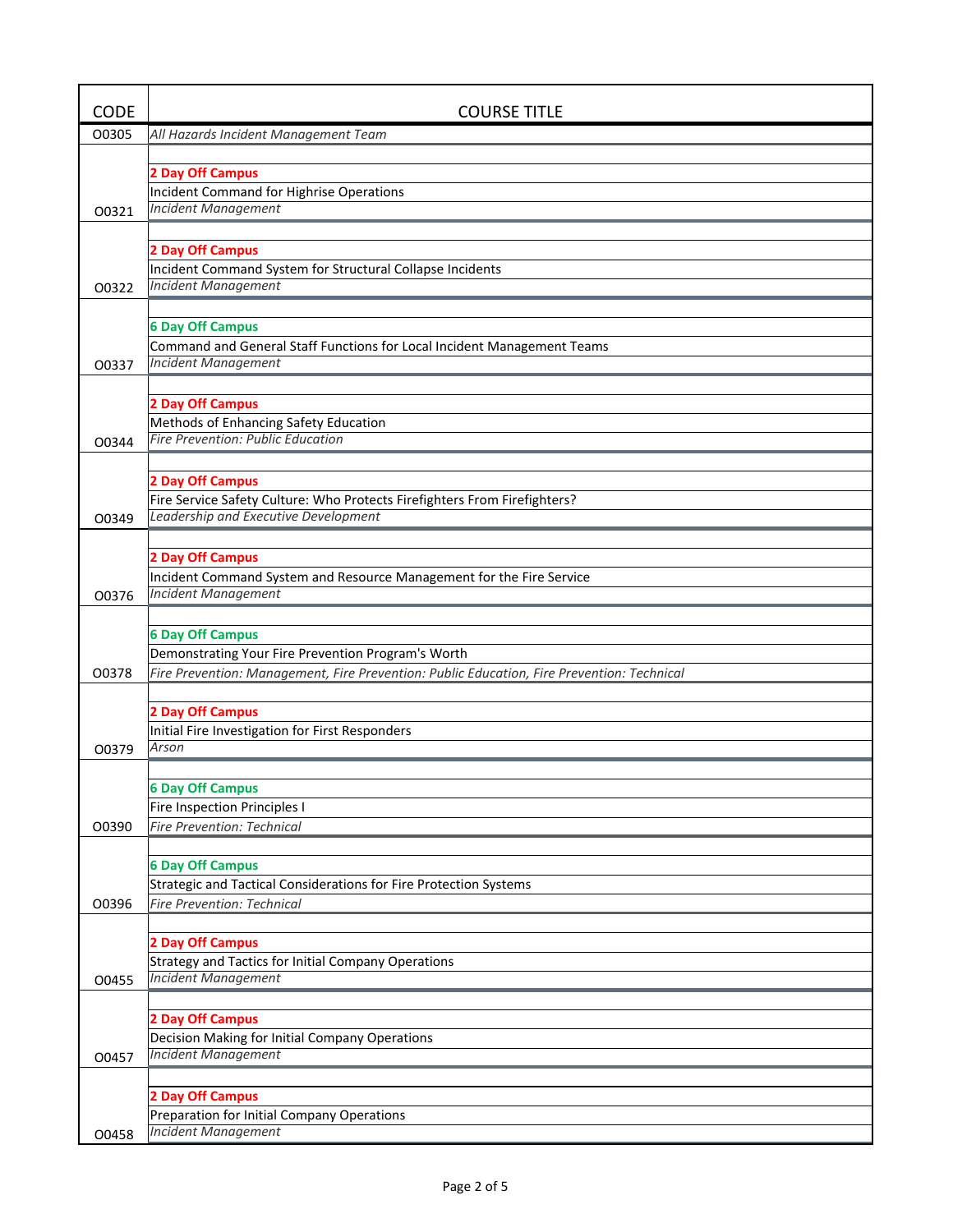| <b>CODE</b> | <b>COURSE TITLE</b>                                                                                     |
|-------------|---------------------------------------------------------------------------------------------------------|
|             |                                                                                                         |
|             | <b>3 Day Off Campus</b>                                                                                 |
|             | ICS-300: Intermediate ICS for Expanding Incidents<br><b>Incident Management</b>                         |
| O0465       |                                                                                                         |
|             | <b>2 Day Off Campus</b>                                                                                 |
|             | ICS-400: Advanced ICS Command and General Staff-Complex Incidents                                       |
| O0467       | <b>Incident Management</b>                                                                              |
|             |                                                                                                         |
|             | <b>6 Day Off Campus</b>                                                                                 |
|             | National Fire Incident Reporting System: Program Management                                             |
| O0491       | <b>Planning &amp; Information Management</b>                                                            |
|             |                                                                                                         |
|             | <b>6 Day Off Campus</b>                                                                                 |
|             | Emergency Resource Deployment Planning (SOC)<br><b>Planning &amp; Information Management</b>            |
| O0492       |                                                                                                         |
|             |                                                                                                         |
|             | <b>2 Day Off Campus</b><br>Introduction to NFIRS 5.0                                                    |
| O0497       | <b>Planning &amp; Information Management</b>                                                            |
|             |                                                                                                         |
|             | <b>2 Day Off Campus</b>                                                                                 |
|             | Emerging Uses for GIS in the Fire Service                                                               |
| 00512       | <b>Planning &amp; Information Management</b>                                                            |
|             |                                                                                                         |
|             | <b>2 Day Off Campus</b>                                                                                 |
|             | Executive Skills Series: Exercising Leadership Within Communities                                       |
| 00520       | Leadership and Executive Development                                                                    |
|             |                                                                                                         |
|             | <b>2 Day Off Campus</b><br>Executive Skills Series: Exercising Leadership to Facilitate Adaptive Change |
| 00521       | Leadership and Executive Development                                                                    |
|             |                                                                                                         |
|             | <b>2 Day Off Campus</b>                                                                                 |
|             | Executive Skills Series: Exercising Leadership Through Difficult Conversations                          |
| 00522       | Leadership and Executive Development                                                                    |
|             |                                                                                                         |
|             | <b>2 Day Off Campus</b>                                                                                 |
|             | Emergency Response to Terrorism: Strategic and Tactical Considerations for Supervisors                  |
| O0549       | <b>Emergency Response to Terrorism</b>                                                                  |
|             | <b>2 Day Off Campus</b>                                                                                 |
|             | Shaping the Future                                                                                      |
| 00602       | Leadership and Executive Development                                                                    |
|             |                                                                                                         |
|             | <b>2 Day Off Campus</b>                                                                                 |
|             | Introduction to Unified Command for All-Hazard Incidents                                                |
| O0609       | <b>Incident Management</b>                                                                              |
|             |                                                                                                         |
|             | <b>2 Day Off Campus</b>                                                                                 |
|             | Wildland Urban Interface Firefighting for the Structural Company Officer                                |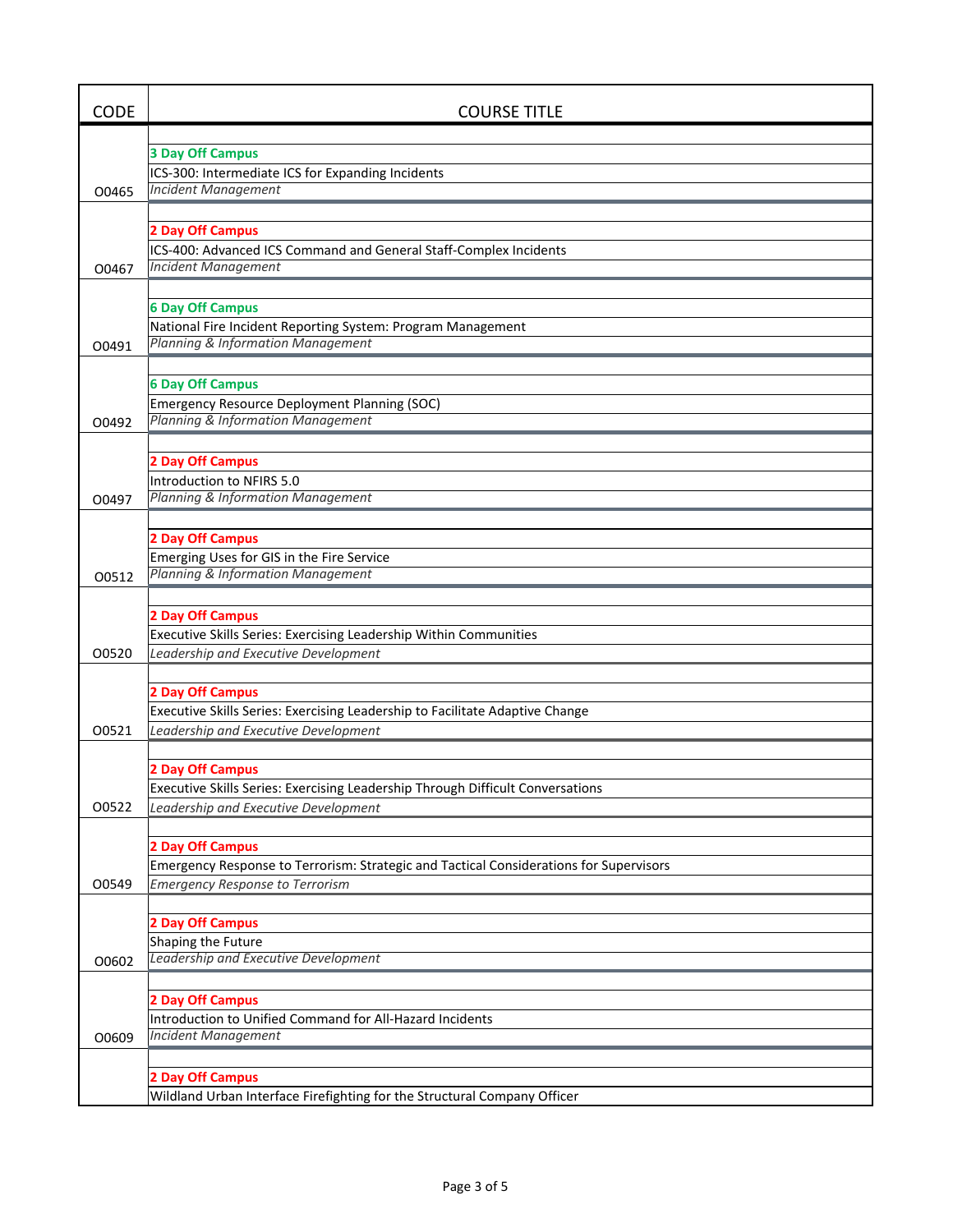| <b>CODE</b> | <b>COURSE TITLE</b>                                                                                |
|-------------|----------------------------------------------------------------------------------------------------|
| 00610       | Incident Management, Wildland Urban Interface                                                      |
|             |                                                                                                    |
|             | <b>2 Day Off Campus</b>                                                                            |
|             | Command and Control of Wildland Urban Interface Fire Operations for the Structural Chief Officer   |
| 00612       | Incident Management, Wildland Urban Interface                                                      |
|             |                                                                                                    |
|             | <b>6 Day Off Campus</b>                                                                            |
|             | Wildland Urban Interface: Fire-Adapted Communities                                                 |
| 00614       | Fire Prevention: Technical, Wildland Urban Interface                                               |
|             |                                                                                                    |
|             | <b>2 Day Off Campus</b>                                                                            |
|             | Youth Firesetter Intervention Specialist                                                           |
| 00633       | <b>Fire Prevention: Management</b>                                                                 |
|             |                                                                                                    |
|             | <b>2 Day Off Campus</b>                                                                            |
|             | Youth Firesetter Program Manager                                                                   |
| 00634       | <b>Fire Prevention: Management</b>                                                                 |
|             |                                                                                                    |
|             | <b>2 Day Off Campus</b>                                                                            |
|             | Best Practices in Community Risk Reduction                                                         |
| 00635       | <b>Fire Prevention: Management</b>                                                                 |
|             |                                                                                                    |
|             | <b>2 Day Off Campus</b>                                                                            |
|             | Building Organizational Support for Community Risk Reduction<br><b>Fire Prevention: Management</b> |
| 00636       |                                                                                                    |
|             |                                                                                                    |
|             | 2 Day Off Campus                                                                                   |
|             | Wildland Urban Interface: Fire-Adapted Communities<br>- Introduction and Leadership, Course I      |
| 00637       | Fire Prevention: Technical, Wildland Urban Interface                                               |
|             |                                                                                                    |
|             | <b>2 Day Off Campus</b>                                                                            |
|             | Wildland Urban Interface: Fire-Adapted Communities                                                 |
|             | - Strategies for Developing a Fire-Adapted Community, Course II                                    |
| 00638       | Fire Prevention: Technical, Wildland Urban Interface                                               |
|             |                                                                                                    |
|             | <b>2 Day Off Campus</b>                                                                            |
|             | Wildland Urban Interface: Fire-Adapted Communities                                                 |
|             | - Developing a Community Wildfire Protection Plan, Course III                                      |
| 00639       | Fire Prevention: Technical, Wildland Urban Interface                                               |
|             |                                                                                                    |
|             | <b>6 Day Off Campus</b>                                                                            |
|             | Managing Effective Fire Prevention Programs                                                        |
| 00671       | Fire Prevention: Management                                                                        |
|             |                                                                                                    |
|             | <b>6 Day Off Campus</b>                                                                            |
|             | <b>Station Based Risk Reduction</b>                                                                |
| O0673       | Fire Prevention: Public Education                                                                  |
|             |                                                                                                    |
|             | <b>2 Day Off Campus</b>                                                                            |
|             | Incident Safety Officer (Revised)                                                                  |